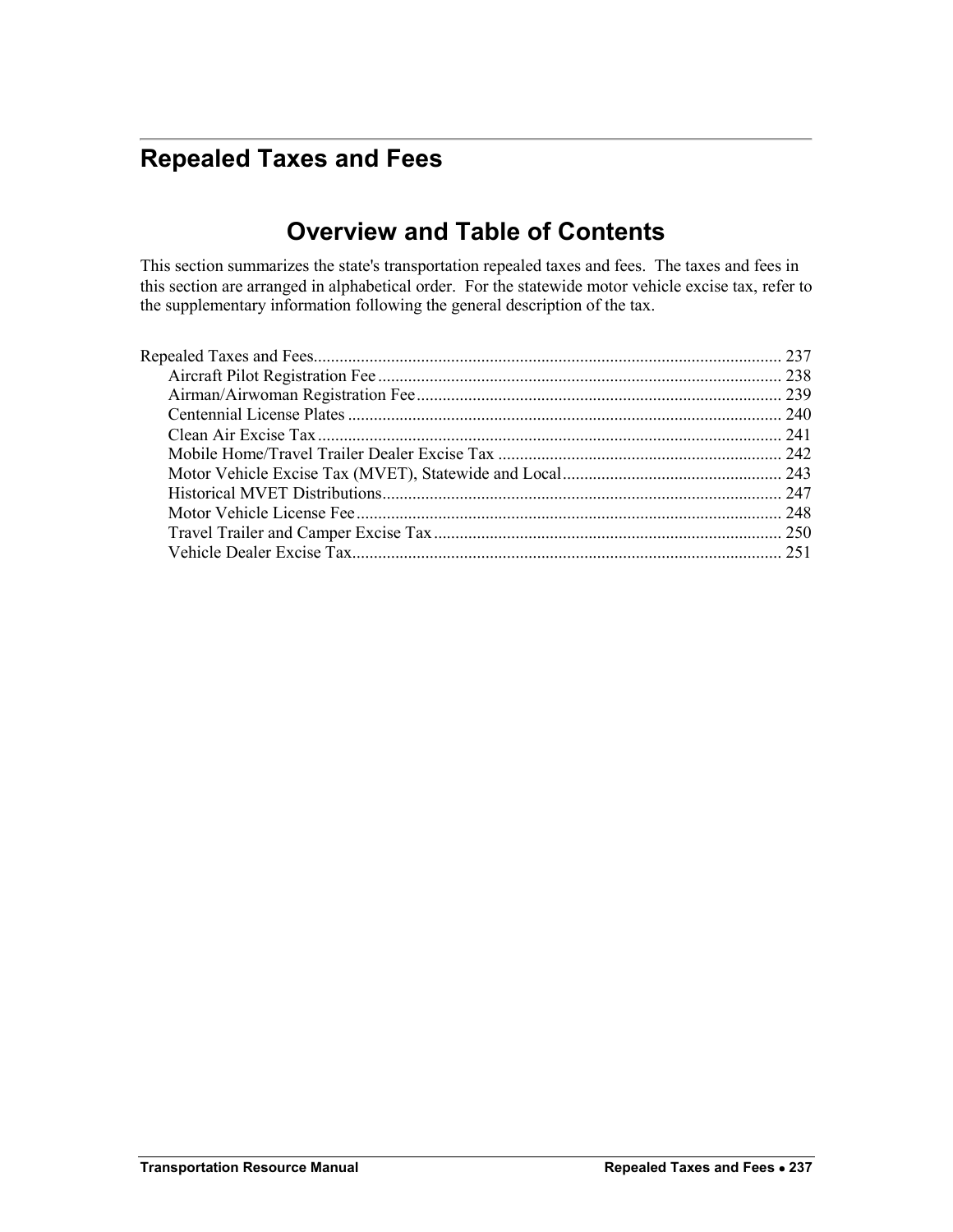<span id="page-1-0"></span>

| <b>REVENUE SOURCE:</b>         | <b>Aircraft Pilot Registration Fee</b>                                                                                                                                                                                                                                                                                                                                                                                                                                       |
|--------------------------------|------------------------------------------------------------------------------------------------------------------------------------------------------------------------------------------------------------------------------------------------------------------------------------------------------------------------------------------------------------------------------------------------------------------------------------------------------------------------------|
| RCW:                           | 47.68.233                                                                                                                                                                                                                                                                                                                                                                                                                                                                    |
| <b>WHO PAID:</b>               | Pilots residing in Washington or who regularly operate any aircraft<br>in the state; applies to each pilot who is a resident of this state and<br>each nonresident pilot who regularly operates aircraft in this state.                                                                                                                                                                                                                                                      |
| RATE:                          | Prior to repeal the fee was \$15 per year.                                                                                                                                                                                                                                                                                                                                                                                                                                   |
| <b>ADMINISTERED BY:</b>        | Department of Transportation - Aviation Division                                                                                                                                                                                                                                                                                                                                                                                                                             |
| <b>WHERE DEPOSITED:</b>        | Aircraft Search and Rescue Safety & Education Account and<br>Aeronautics Account (only in 2003–2005 Biennium).                                                                                                                                                                                                                                                                                                                                                               |
| <b>DISTRIBUTION &amp; USE:</b> | Appropriated for aircraft search and rescue and for pilot safety and<br>education activities.                                                                                                                                                                                                                                                                                                                                                                                |
| <b>EXEMPTIONS:</b>             | A pilot who operates an aircraft exclusively in the service of U.S.<br>government or political subdivision; a pilot registered under the<br>laws of a foreign country; a pilot engaged in commercial flying in<br>interstate or foreign commerce; a person piloting a dual-controlled<br>aircraft where a licensed instructor is in full charge of one set of<br>controls and flight is solely for instruction or demonstration to<br>prospective purchaser (RCW 47.68.233). |
| <b>HISTORY:</b>                | Not to exceed \$5<br>1967<br>1987<br>Not to exceed \$10<br>1996<br>\$8<br>2003<br>\$15 to Aircraft Search and Rescue Safety & Education<br>Account except for \$7 of \$15 fee to Aeronautics Account in<br>2003-2005 Biennium.<br>2005<br>Effective July 1, 2005, the aircraft pilot registration fee was<br>repealed by SSB 5414 (C 341, Laws of 2005).                                                                                                                     |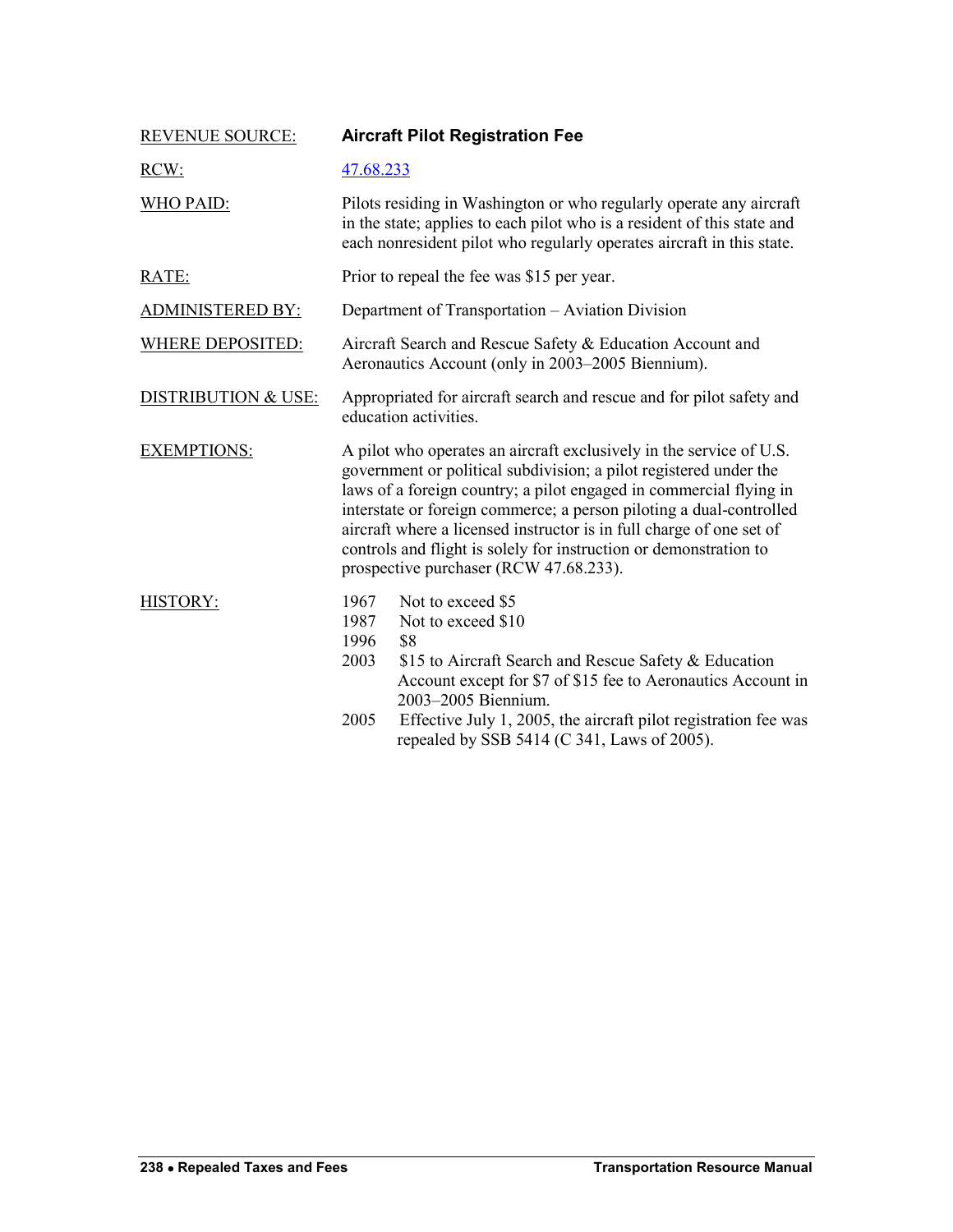<span id="page-2-0"></span>

| <b>REVENUE SOURCE:</b>  | Airman/Airwoman Registration Fee                                                                                                                                                                                                                    |
|-------------------------|-----------------------------------------------------------------------------------------------------------------------------------------------------------------------------------------------------------------------------------------------------|
| RCW:                    | 47.68.234                                                                                                                                                                                                                                           |
| <b>WHO PAID:</b>        | Any airman or airwoman not registered as a pilot who resides in<br>Washington or regularly performs the duties of an airman or<br>airwomen in the state.                                                                                            |
|                         | Airman/airwoman includes in-flight crew members; persons directly<br>in charge of aircraft inspection, maintenance, or repair; and aircraft<br>dispatchers and control tower operators.                                                             |
| RATE:                   | Prior to repeal the fee was \$15 per year                                                                                                                                                                                                           |
| <b>ADMINISTERED BY:</b> | Department of Transportation - Aviation Division                                                                                                                                                                                                    |
| <b>WHERE DEPOSITED:</b> | Aircraft Search and Rescue Safety & Education Account and<br>Aeronautics Account (only in 2003–2005 Biennium).                                                                                                                                      |
| DISTRIBUTION & USE:     | Appropriated for aircraft search and rescue and for pilot safety and<br>education activities.                                                                                                                                                       |
| <b>EXEMPTIONS:</b>      | Airman/airwoman employed outside the U.S., employed as an<br>inspector or mechanic by a manufacturer of aircraft or aircraft<br>components, or who performs inspection and mechanical duties<br>only on his or her own aircraft (RCW 47.68.020(9)). |
| HISTORY:                | 1993<br>Not to exceed \$10<br>2003<br>\$15<br>Effective July 1, 2005, the airman/airwoman registration fee<br>2005<br>was repealed by SSB 5414 (C 341, Laws of 2005)                                                                                |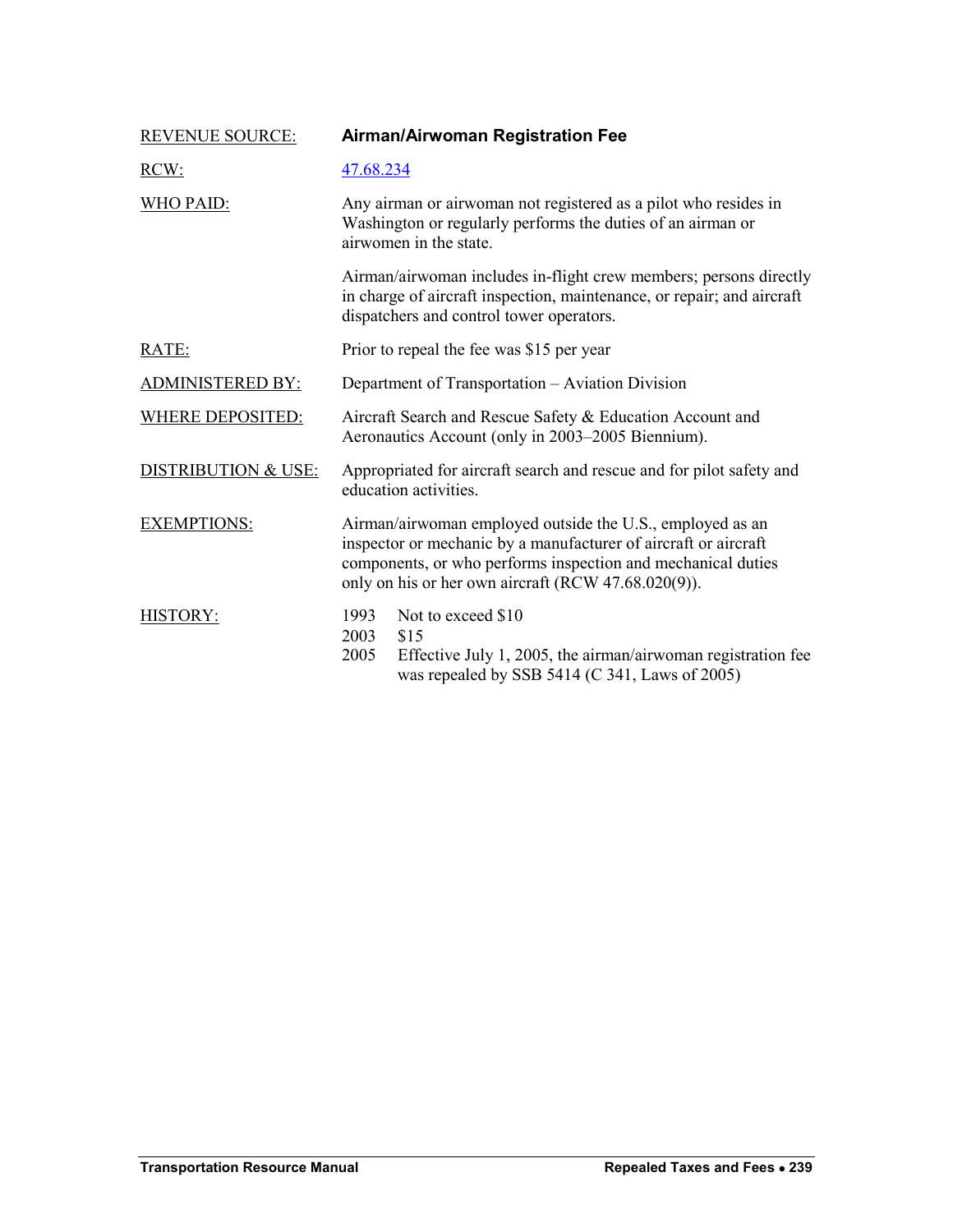<span id="page-3-0"></span>

| <b>REVENUE SOURCE:</b>         | <b>Centennial License Plates</b>                                                                                                                |
|--------------------------------|-------------------------------------------------------------------------------------------------------------------------------------------------|
| RCW:                           | 46.16.650                                                                                                                                       |
| WHO PAID:                      | Consumers who purchase new plates.                                                                                                              |
| RATE:                          | \$1 per plate                                                                                                                                   |
| <b>ADMINISTERED BY:</b>        | Department for Licensing                                                                                                                        |
| <b>WHERE DEPOSITED:</b>        | Motor Vehicle Account                                                                                                                           |
| <b>DISTRIBUTION &amp; USE:</b> | As appropriated for highway-related purposes                                                                                                    |
| <b>EXEMPTIONS:</b>             | State/local government vehicles (RCW 46.16A.170)                                                                                                |
| <b>HISTORY:</b>                | \$1 per plate (from 1-87 to 6-89, 1/2 to Centennial Account<br>1986<br>and 1/2 to Motor Vehicle Fund; after 6-89, all to Motor<br>Vehicle Fund) |
|                                | Repealed by Chapter 1, 1 <sup>st</sup> Special Session, Laws of 2000<br>2000                                                                    |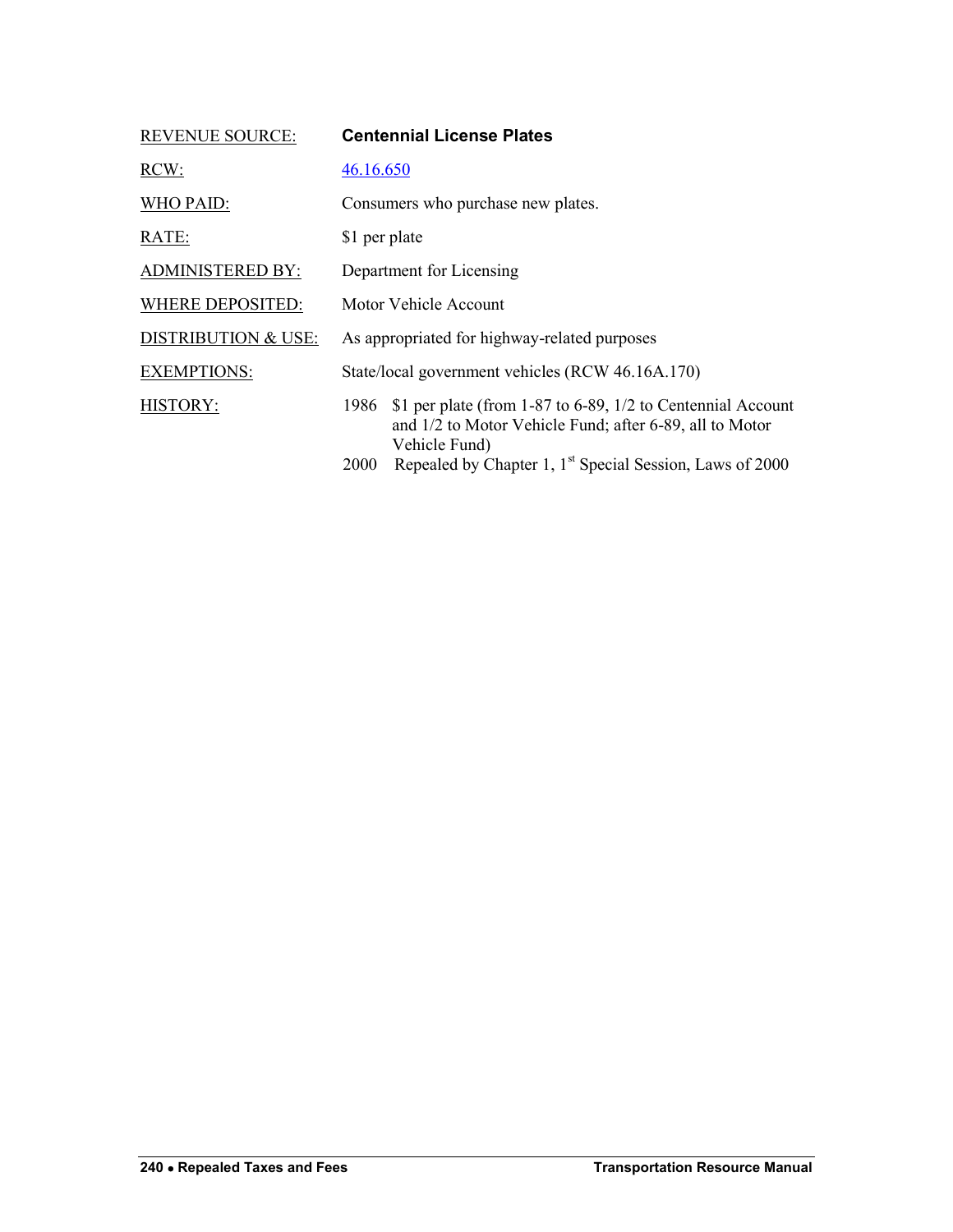<span id="page-4-0"></span>

| <b>REVENUE SOURCE:</b>         | <b>Clean Air Excise Tax</b>                                                                                                                                                                                                                                                                                                   |  |
|--------------------------------|-------------------------------------------------------------------------------------------------------------------------------------------------------------------------------------------------------------------------------------------------------------------------------------------------------------------------------|--|
| RCW:                           | $82.44.020$ (basic tax)                                                                                                                                                                                                                                                                                                       |  |
| WHO PAID:                      | Owners of motor vehicles, campers, travel trailers, trailers, and<br>semitrailers.                                                                                                                                                                                                                                            |  |
| RATE:                          | \$2.00 per vehicle                                                                                                                                                                                                                                                                                                            |  |
| <b>ADMINISTERED BY:</b>        | Department of Licensing                                                                                                                                                                                                                                                                                                       |  |
| <b>WHERE DEPOSITED:</b>        | Air Pollution Control Account                                                                                                                                                                                                                                                                                                 |  |
| <b>DISTRIBUTION &amp; USE:</b> | To implement provisions of Clean Air Act (RCW 70.94)                                                                                                                                                                                                                                                                          |  |
| <b>EXEMPTIONS:</b>             | Farm vehicles (RCW 82.44.020)<br>Vehicles owned by government agencies (RCW 82.44.010)<br>Vehicles owned by nonresident military personnel (RCW 82.44.010)<br>Vehicles used entirely on private property (RCW 82.44.010)<br>Mobile home, travel trailers, and campers (RCW 82.44.010)<br>Private school buses (RCW 82.44.010) |  |
| HISTORY:                       | 1991<br>\$2.25<br>\$2.00<br>1994<br>Repealed by Chapter 1, 1 <sup>st</sup> Special Session, Laws of 2000.<br>2000                                                                                                                                                                                                             |  |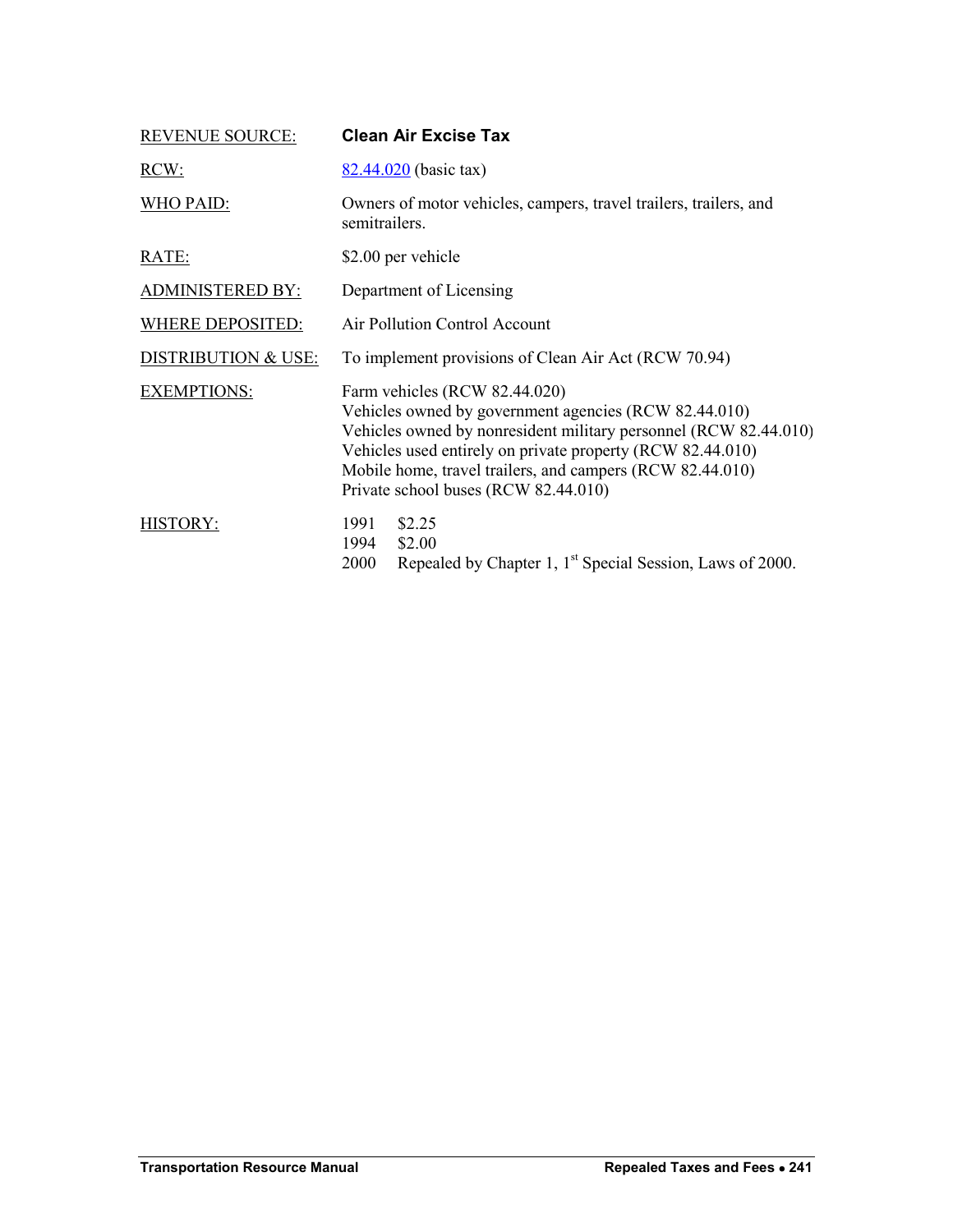<span id="page-5-0"></span>

| <b>REVENUE SOURCE:</b>         | <b>Mobile Home/Travel Trailer Dealer Excise Tax</b>                                                              |
|--------------------------------|------------------------------------------------------------------------------------------------------------------|
| RCW:                           | 82.50.410                                                                                                        |
| WHO PAID:                      | Mobile home and travel trailer dealers.                                                                          |
| RATE:                          | \$2 per dealer license plate or duplicate.                                                                       |
| <b>ADMINISTERED BY:</b>        | Department of Licensing                                                                                          |
| <b>WHERE DEPOSITED:</b>        | General Fund                                                                                                     |
| <b>DISTRIBUTION &amp; USE:</b> | Appropriated for general government.                                                                             |
| <b>EXEMPTIONS:</b>             | None                                                                                                             |
| HISTORY:                       | \$2 per license plate or duplicate<br>1979<br>Eliminated by Chapter 1, 1st Special Session, Laws of 2000<br>2000 |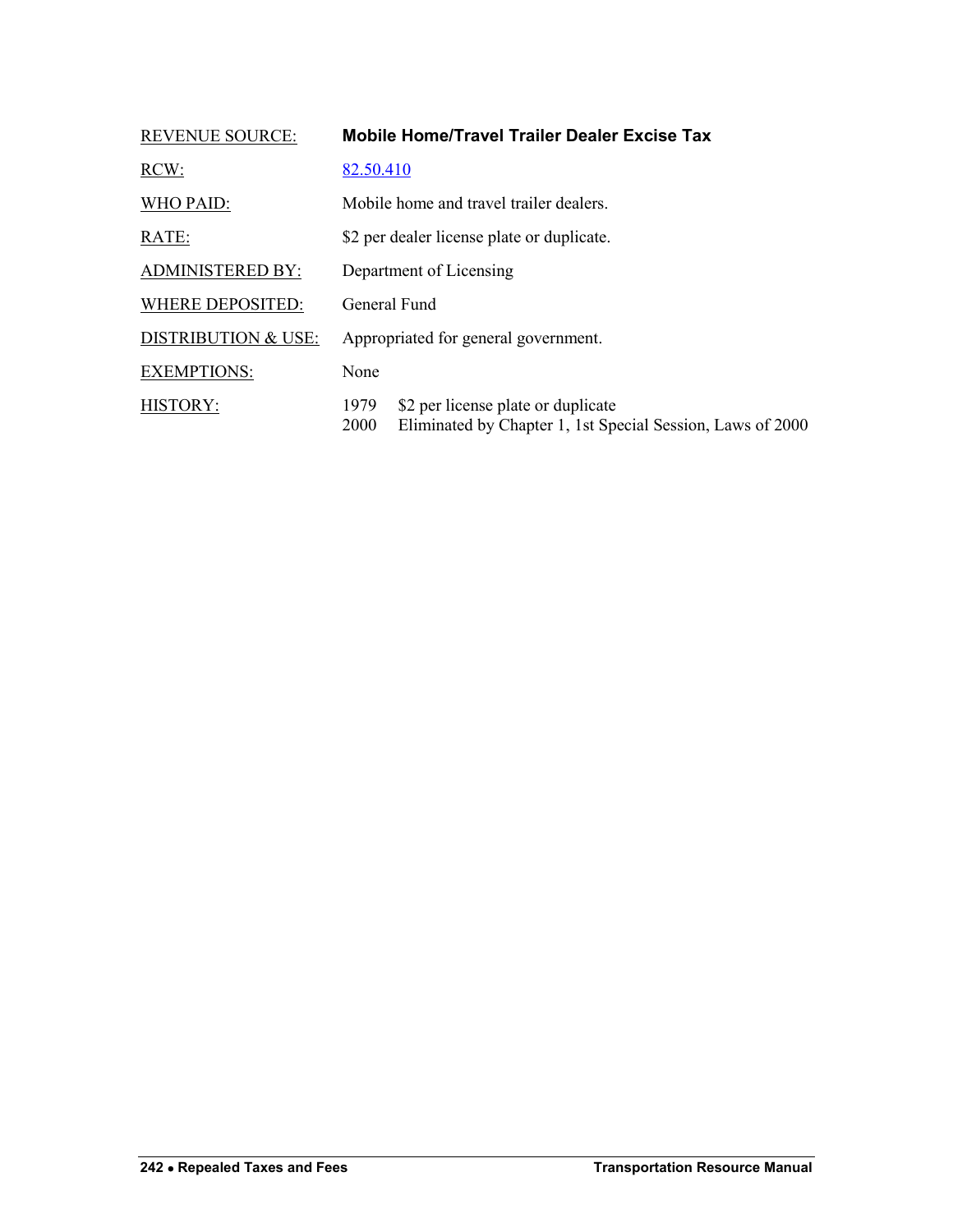<span id="page-6-0"></span>

| <b>REVENUE SOURCE:</b>  | Motor Vehicle Excise Tax (MVET), Statewide and Local                                                                                                                                                                                                                                                                                                                                                                                                                                                                                                                                                                                                                                                                                                                                            |
|-------------------------|-------------------------------------------------------------------------------------------------------------------------------------------------------------------------------------------------------------------------------------------------------------------------------------------------------------------------------------------------------------------------------------------------------------------------------------------------------------------------------------------------------------------------------------------------------------------------------------------------------------------------------------------------------------------------------------------------------------------------------------------------------------------------------------------------|
| RCW:                    | $82.44.020$ (tax)<br>82.44.041 (valuation)<br>In 2000, following the passage of Initiative 695 in 1999, the<br>Legislature enacted Chapter 1, 1st Special Session, Laws of 2000,<br>repealing the statewide motor vehicle excise tax, effective January 1,<br>2000.<br>In 2002, Initiative 776 was passed by voters, repealing the MVET for<br>Regional Transit Authorities (Sound Transit) and for certain other<br>transit agencies financing high capacity transportation systems (RCW)<br>81.104.160).<br>In 2006, the Washington State Supreme Court upheld Sound Transit's<br>authority to continue collecting the local MVET based on Sound<br>Transit's contractual obligations to pay its bond debt; however, the<br>MVET authority expires once the bond debt is completely paid off. |
| <u>WHO PAID:</u>        | Owners of certain motor vehicles                                                                                                                                                                                                                                                                                                                                                                                                                                                                                                                                                                                                                                                                                                                                                                |
| RATE:                   | Statewide rate: Annual rate of 2.2% of vehicle value:                                                                                                                                                                                                                                                                                                                                                                                                                                                                                                                                                                                                                                                                                                                                           |
|                         | • 2.0% of value base<br>$\bullet$ 0.2% of value dedicated to state transportation                                                                                                                                                                                                                                                                                                                                                                                                                                                                                                                                                                                                                                                                                                               |
|                         | Vehicle value was determined according to valuation schedules<br>repealed at the time the statewide MVET was repealed.                                                                                                                                                                                                                                                                                                                                                                                                                                                                                                                                                                                                                                                                          |
|                         | Trucks over 40,000 pounds G.V.W. used in combination with<br>trailers pay rate of 2.78%; MVET eliminated for commercial<br>trailers used in combination with trucks paying the 2.78% rate.                                                                                                                                                                                                                                                                                                                                                                                                                                                                                                                                                                                                      |
|                         | Simplifying amendments in Referendum 49 (EHB 2894) combined<br>the tax rate to 2.2, changed depreciation curve for "all other<br>vehicles," and adjusted the distribution formula (RCW 82.44.110)<br>to maintain revenue neutrality.                                                                                                                                                                                                                                                                                                                                                                                                                                                                                                                                                            |
|                         | Local jurisdiction rates:                                                                                                                                                                                                                                                                                                                                                                                                                                                                                                                                                                                                                                                                                                                                                                       |
|                         | For municipalities operating public transportation systems: not<br>to exceed 0.725% of vehicle value                                                                                                                                                                                                                                                                                                                                                                                                                                                                                                                                                                                                                                                                                            |
|                         | For Regional Transit Authorities and other transit agencies<br>financing high capacity transportation: not to exceed 0.8% of<br>vehicle value                                                                                                                                                                                                                                                                                                                                                                                                                                                                                                                                                                                                                                                   |
| <b>ADMINISTERED BY:</b> | Department of Licensing                                                                                                                                                                                                                                                                                                                                                                                                                                                                                                                                                                                                                                                                                                                                                                         |
| <b>WHERE DEPOSITED:</b> | Motor Vehicle Account<br><b>Puget Sound Ferry Operations Account</b><br><b>Puget Sound Ferry Capital Construction Account</b><br>Transportation Fund (Former to Multimodal Transportation Account)<br><b>High Capacity Transportation Account</b><br>Central Puget Sound Public Transportation Account                                                                                                                                                                                                                                                                                                                                                                                                                                                                                          |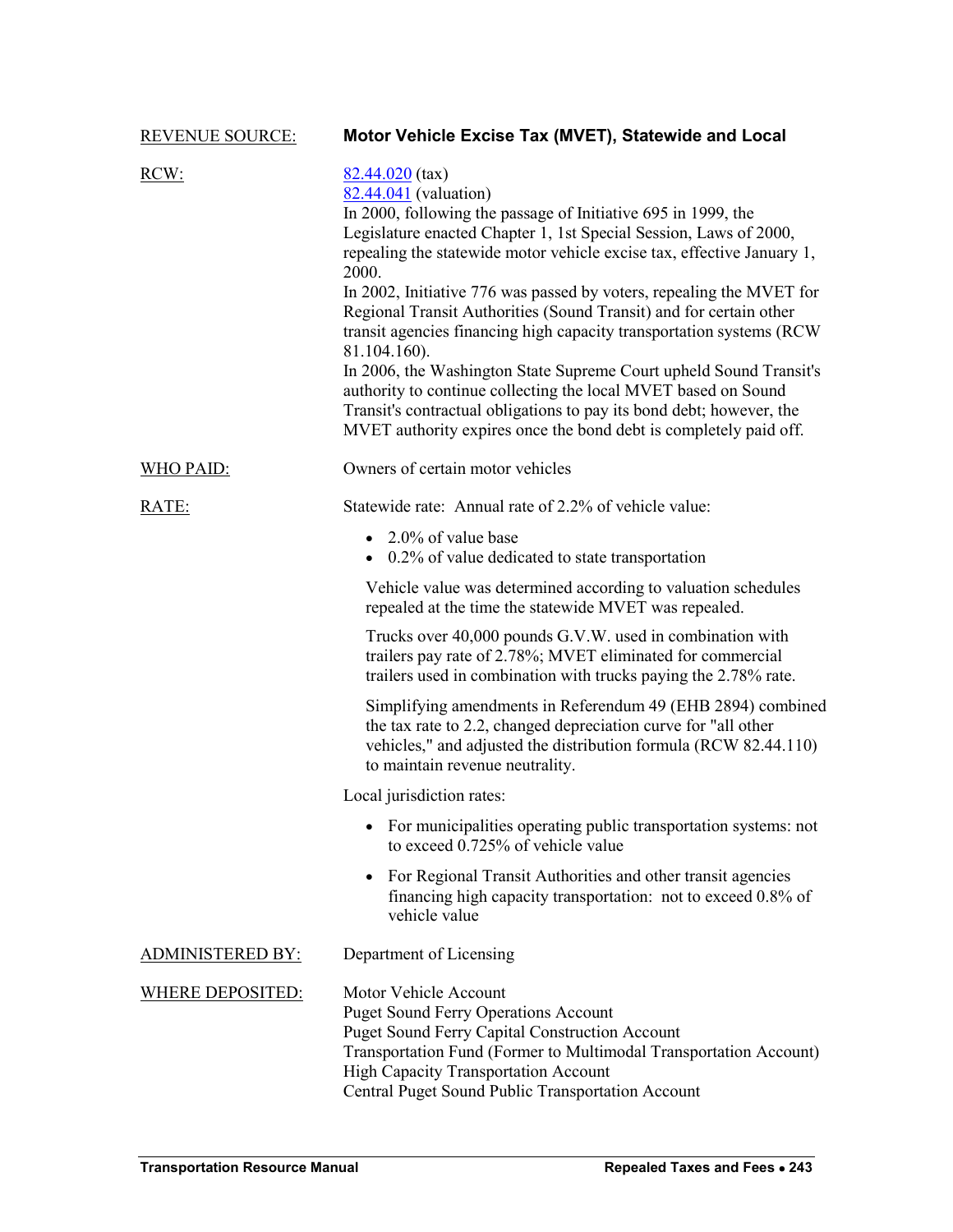|                     | <b>Public Transportation Systems Account</b><br>Passenger Ferry Account<br>County Criminal Justice Assistance Accounts<br>Municipal Criminal Justice Assistance Accounts<br>County Public Health Account<br>County Sales and Use Tax Equalization Account<br>Municipal Sales and Use Tax Equalization Account<br>Violence Reduction and Drug Enforcement Account<br>Distressed County Assistance Account<br>City Police and Fire Protection Assistance Account<br>General Fund                                                                                                                                                                                                                                                                                                                                                                                                                                                                 |
|---------------------|------------------------------------------------------------------------------------------------------------------------------------------------------------------------------------------------------------------------------------------------------------------------------------------------------------------------------------------------------------------------------------------------------------------------------------------------------------------------------------------------------------------------------------------------------------------------------------------------------------------------------------------------------------------------------------------------------------------------------------------------------------------------------------------------------------------------------------------------------------------------------------------------------------------------------------------------|
| DISTRIBUTION & USE: | State and local transportation<br>City and county criminal justice<br>City public safety<br>County public health<br>Cities and counties for general use<br>Distressed counties<br>Mass transit<br>High capacity transportation developmen                                                                                                                                                                                                                                                                                                                                                                                                                                                                                                                                                                                                                                                                                                      |
| <b>EXEMPTIONS:</b>  | Vehicles owned by governments (including transit agencies) (RCW)<br>$\bullet$<br>82.44.010)<br>Vehicles used entirely on private property (RCW 82.44.010(2)<br>$\bullet$<br>Vans used for ridesharing (RCW 82.44.015)<br>$\bullet$<br>Mobile homes, travel trailers, and campers (RCW 82.44.010(2)<br>Vehicles owned by nonresident military personnel (RCW)<br>$\bullet$<br>82.44.010(2)<br>Private school buses (RCW 46.16.035, 82.44.010)<br>$\bullet$<br>Vehicles registered by leasing corporations (i.e., rental cars)<br>$\bullet$<br>(RCW 82.44.023)                                                                                                                                                                                                                                                                                                                                                                                   |
| <b>HISTORY:</b>     | 1937<br>1.5% of value, dedicated to common schools<br>1943<br>Dedication changed: 15% to cities and towns, 5% to General<br>Fund, 80% to common schools. House trailers included<br>1945<br>Dedication changed: 17% to cities and towns, 5% to General<br>Fund, 78% to common schools.<br>1955<br>House trailers deleted<br>1959<br>$2.0\%$ of value<br>1961<br>Dedication changed: 2.0% for admin, 17% to cities and towns,<br>5% to General Fund, 78% to common schools. Of city and<br>town distribution, 4¢ per capita directed to fund municipal<br>research<br>House trailers added<br>1965<br>1969<br>Local 1.0% tax authorized for transit as a credit against the<br>state tax; municipal research increased to at least 7¢ per<br>capita.<br>1971<br>Mobile homes exempt<br>1975<br>Transit bonds limited (only 10% of MVET may be used as<br>pledge against bonds issued after 7/1/75).<br>1977<br>2.2% (.2% to ferry construction) |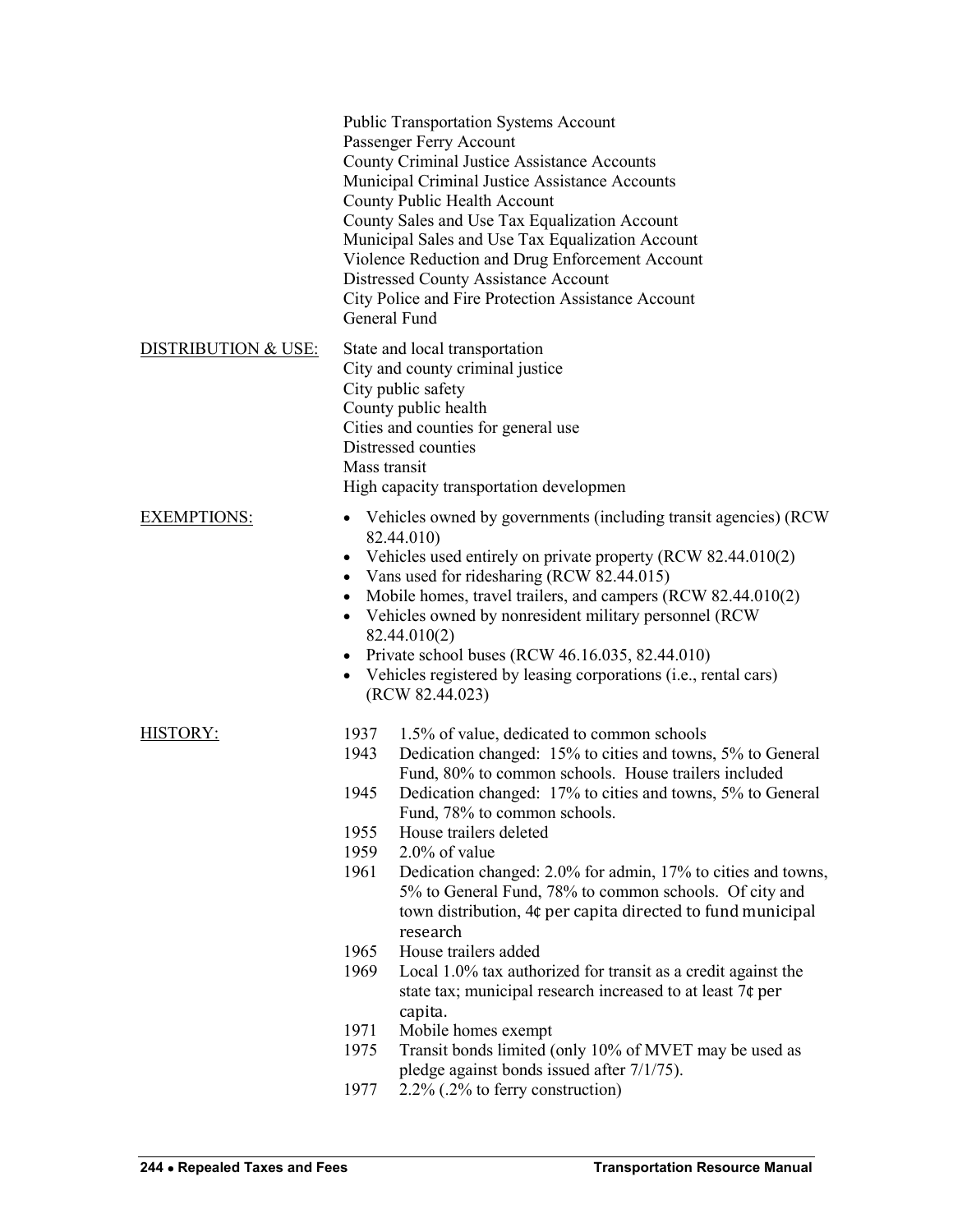- 1979 Transit bonds limited (MVET may not be used as plege against bonds issued after 5/14/79)
- 1982 2.288% (4% surtax added)
- 1983 2.354% (increased surtax to 7%)
- 1987 2.454% (increased 0.1% dedicated to ferry operations and 1% transit match reduced in four counties to fund Rail Development Account).
- 1988 Joint committee established to study MVET
- 1990 Changes vehicle valuation schedules and base rate; new 2.0% base rate revenue neutral with prior 2.454% rate (effective 9/1/90).
	- Adds 0.2% surtax to base rate; to be deposited in Transportation Fund (effective 9/1/90).
	- Makes permanent funding for ferry operations.
	- Deposits MVET available to, but not matched by, transit districts in Transportation Fund (effective 7/1/91).
	- Reduces maximum MVET available for transit match from 0.815% (under new law) to 0.725% (effective 1/1/93).
	- Directs revenue that would have been matched by transit under old rate to new accounts to fund transit-related projects (effective 1/1/93).
	- Transfers MVET equal to 0.1% vehicle value from General Fund to Transportation Fund (effective 7/1/93).
	- Voter-approved local option MVET in King, Pierce, and Snohomish counties of up to 15% of basic state rate for HOV lanes
	- Voter-approved local option MVET of up to 0.8% for transit agencies for funding high capacity transportation
- 1992 Consumers required to pay 5.9% sales tax on vehicle rentals in lieu of dealer paying MVET (effective 1/1/93).
- 1993 Transit residual goes to General Fund instead of Transportation Fund for 1993–95 Biennium.
	- 0.1% transfer from General Fund to Transportation Fund deferred from 7/1/93 to 7/1/95.
	- Rate for trucks over 40,000 pounds GVW increased from 2.2% to 2.78%; MVET eliminated for trailers used in combination with such trucks.
- 1994 Transit systems receiving less than 80% of the per capita statewide average sales and use tax are eligible for transit sales and use tax equalization payments (effective 1/1/96).
- 1995 Modified distributions to High Capacity Transportation Account to fund newly-created Passenger Ferry Account.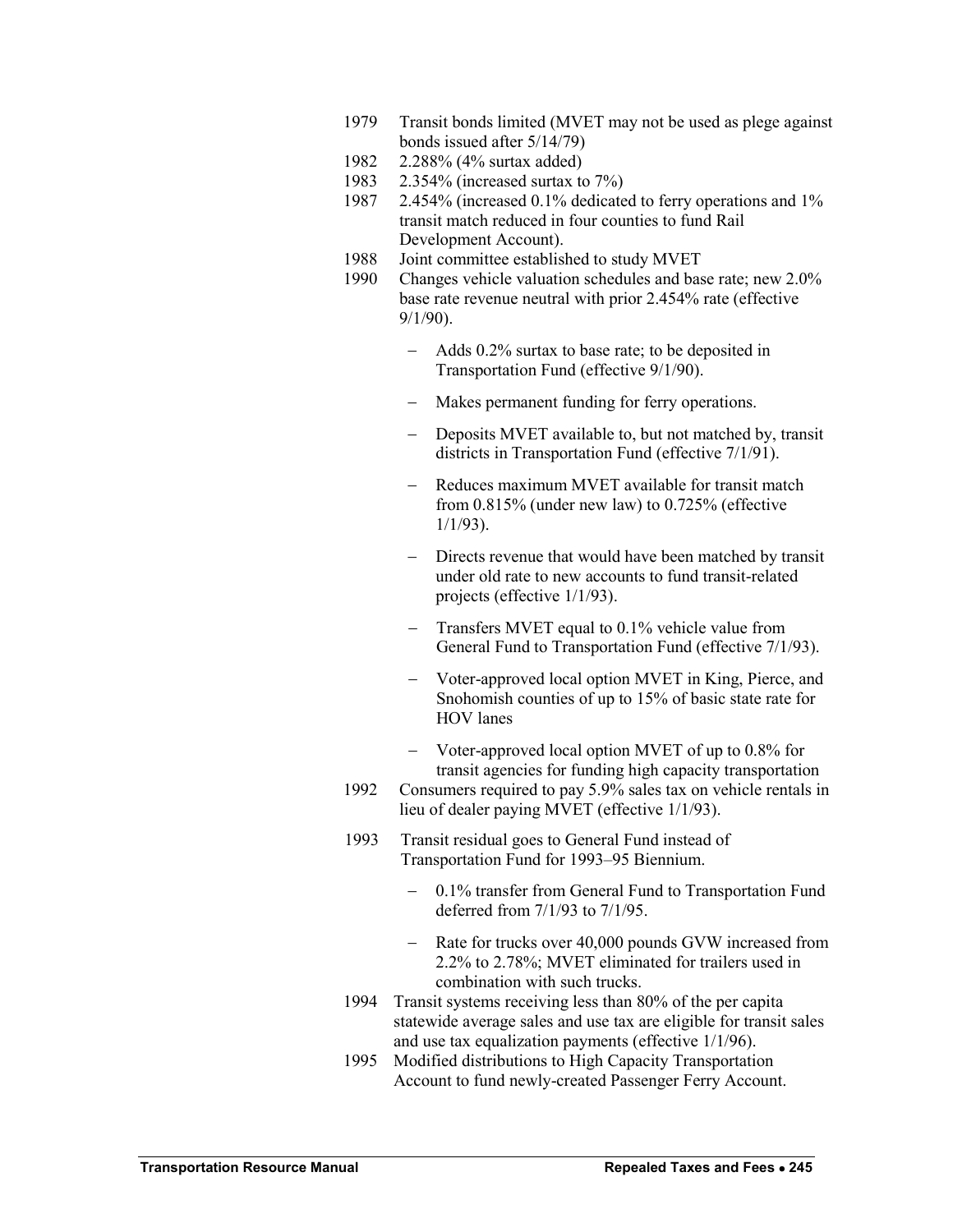- 1997 Establishes a permanent funding mechanism for the Violence Reduction and Drug Enforcement Account.
- 1998 Referendum 49 changes the MVET structure and distribution and provides a \$30 tax credit.
	- Surtax of 0.2% of vehicle value eliminated; MVET rate consolidated at 2.2%.
	- Depreciation schedule adjusted to reduce tax liability for vehicles 2–3 years old.
	- Distribution to motor vehicle fund increases to finance new highway construction projects.
	- General fund receives no MVET revenue; MVET distributions to transit systems and transportation-related accounts paid out of the transportation fund (transportation fund receives additional MVET revenue to make transit distributions).
	- Yakima Transit and Everett Transit eligible to receive MVET distributions
	- MVET distributions to county and municipal criminal justice accounts decreases; general fund revenues replace and supplant criminal justice distributions.
	- Eliminates funding for violence reduction and drug enforcement account.
	- Increases distributions for municipal sales and uses tax equalization.
- 1999 Initiative 695 repeals the statewide MVET.
- 2000 On March 14, 2000, the state Supreme Court rules that I-695 is unconstitutional in its entirety. On March 22, 2000, the Legislature enacts Chapter 1, 1st Special Session, Laws of 2000, repealing the statewide MVET.
- 2002 Initiative 776 repeals the authority of a Regional Transit Authority, and certain other transit agencies, to impose an MVET for high capacity transportation purposes.
- 2006 Washington State Supreme Court upholds Sound Transit's authority to continue to collect its 0.3% MVET until its bonds are paid off, based on Article I, section 23 of the Washington Constitution relating to impairment of contracts. Sound Transit issued bonds in 1999 pledging MVET revenue as security.

The Legislature enacts RCW 82.44.035, which creates a new vehicle depreciation schedule based on a JTC study of vehicle valuations. The new schedule applies prospectively to any new locally imposed motor vehicle excise taxes. No new MVET is imposed.

OTHER RESOURCES: Joint Transportation Committee, "Motor Vehicle Excise Tax Valuation Study," January 2006[. JTC 2005/6 MVET Valuation Study](http://www.leg.wa.gov/JTC/Documents/MVETStudy.pdf)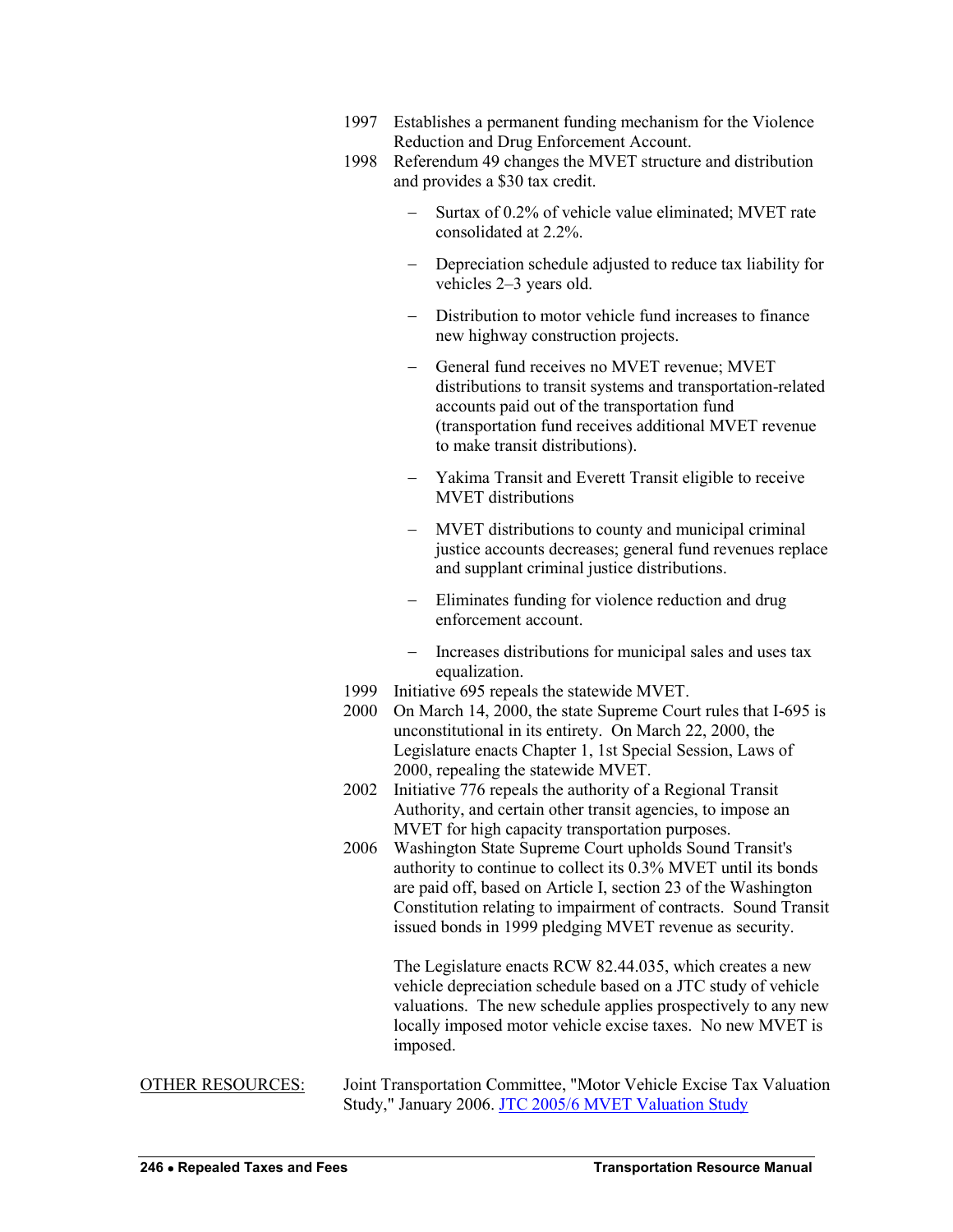### **Historical MVET Distributions**

<span id="page-10-0"></span>1995–1997 Biennium through 1997–1999 Biennium (Dollars in Millions)

|                            | 95–97             | 97–99     |
|----------------------------|-------------------|-----------|
| <b>Collections:</b>        |                   |           |
| <b>Total Collections</b>   | \$ <u>1,374.9</u> | \$1,617.7 |
| <b>Distributions:</b>      |                   |           |
| DOL.                       | \$19.5            | \$24.1    |
| Ferry Capital              | 101.9             | 119.9     |
| <b>Ferry Operations</b>    | 50.8              | 59.9      |
| Counties                   | 20.0              | 23.7      |
| Cities                     | 59.4              | 70.0      |
| County Public Health       | 30.4              | 45.9      |
| <b>Criminal Justice</b>    | 104.5             | 147.4     |
| <b>Transportation Fund</b> | 188.1             | 353.3     |
| Motor Vehicle Fund         | 0.0               | 38.6      |
| General Fund               | 800.3             | 734.9     |
| <b>TOTAL</b>               |                   |           |

#### **Distributions from General Fund and Transportation Fund:**\*

| <b>Transit Districts</b>      | 345.6 | 401.3 |
|-------------------------------|-------|-------|
| <b>Transit Equalization</b>   | 23    | 5.2   |
| <b>CPSPTA &amp; PTSA</b>      | 181   | 19.8  |
| Passenger Ferry               | 0.5   | 0.6   |
| High Capacity Transp. Account | 12.7  | 14.6  |

\* Transit district and transit-related distributions were paid from the General Fund and the Transportation Fund (after Referendum 49) in the 97–99 Biennium. CPSPTA and PTSA stand for Central Puget Sound Public Transportation Account and Public Transportation Systems Account.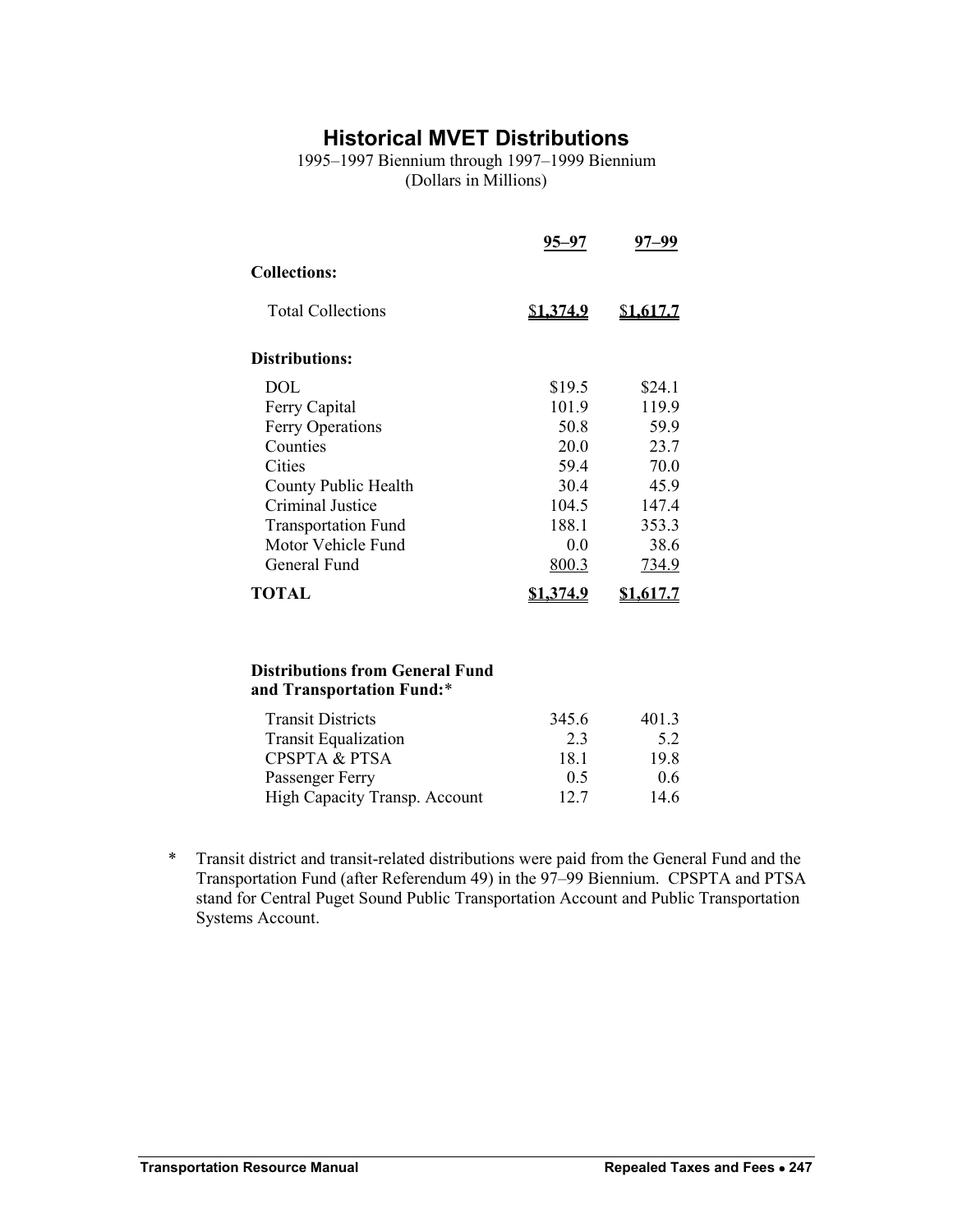<span id="page-11-0"></span>

| <b>REVENUE SOURCE:</b>          | <b>Motor Vehicle License Fee</b><br>82.80.020 (Authorized in 1990)                                                                                                                                                                                                                                                     |
|---------------------------------|------------------------------------------------------------------------------------------------------------------------------------------------------------------------------------------------------------------------------------------------------------------------------------------------------------------------|
| RCW:                            |                                                                                                                                                                                                                                                                                                                        |
| WHO PAID:                       | Owners of motor vehicles                                                                                                                                                                                                                                                                                               |
| RATE:                           | Up to \$15 maximum per vehicle registered in county.                                                                                                                                                                                                                                                                   |
| <b>PROVISIONS:</b>              | County legislative authority may impose the fee, without voter<br>approval.                                                                                                                                                                                                                                            |
|                                 | Applies to incorporated and unincorporated areas.<br>City or town may impose the fee only if authorized by a<br>$\bullet$<br>majority of voters and only if the county has not imposed the<br>fee.                                                                                                                     |
|                                 | The 1998 law extends applicability to trucks weighing 6,000<br>$\bullet$<br>pounds or less (unladen).                                                                                                                                                                                                                  |
|                                 | Revenues distributed to county and cities contained within the<br>county levying the tax on a weighted per capita basis (1.5 for<br>population in unincorporated areas; 1.0 for population in<br>incorporated areas).<br>Subject to planning provisions.<br>Subject to exclusive referendum procedure. (See Background |
|                                 | Information, page 132).                                                                                                                                                                                                                                                                                                |
| <b>EXEMPTIONS:</b>              | Exempts all trucks above 6,000 pounds (unladen), buses, for-<br>hire vehicles, commercial trailers, and converter gears.                                                                                                                                                                                               |
|                                 | Allows county to exempt senior citizens with incomes below<br>level set by county and persons with physical disabilities.                                                                                                                                                                                              |
| <b>DISTRIBUTION AND</b><br>USE: | For general transportation purposes in counties and cities, including<br>highways, public transportation, high capacity transportation,<br>transportation planning and design, and other transportation-related<br>activities.                                                                                         |
| <b>REVENUE:</b>                 | Counties that imposed the motor vehicle license fee during 2002 as<br>reported by the Department of Licensing:                                                                                                                                                                                                         |
|                                 | Douglas County<br>\$352,888<br>King County<br>\$17,404,484<br>Pierce County<br>\$6,993,526<br>Snohomish County<br>\$6,453,459                                                                                                                                                                                          |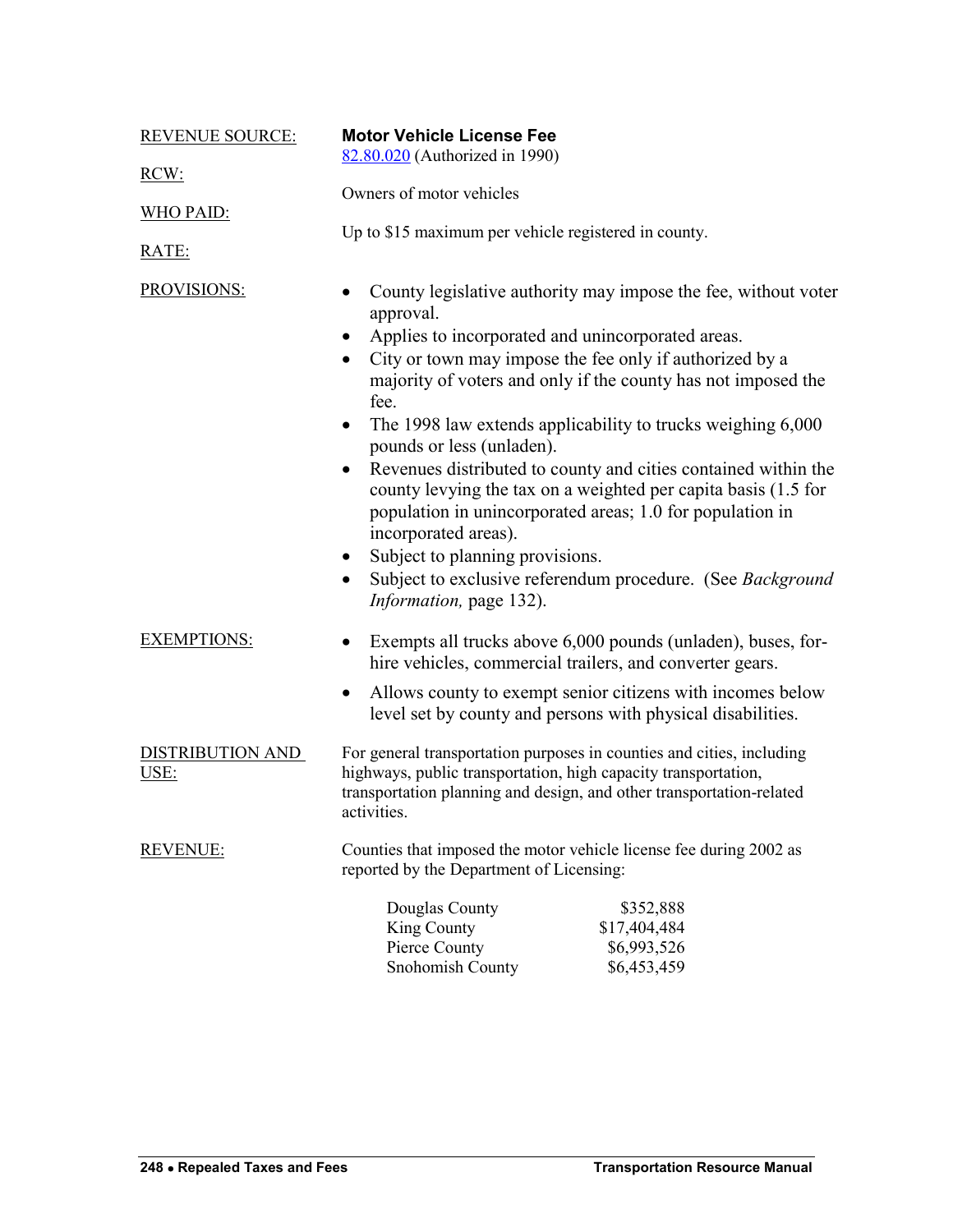### HISTORY:

| 1990: Counties eligible to impose vehicle fee not more than |
|-------------------------------------------------------------|
| \$15/vehicle                                                |

- 1991: Allowed a refund for vehicle owners over 61 years of age meeting an income test
- 1993: Refund changed to an exemption; exemption broadened to include persons with disabilities
- 1996: Exemption provided for certain "Foreign Organizations" eligible for special license plates
- 1998: Qualifying cities or towns in counties that had not yet imposed the fee given the authority to impose the vehicle license fee upon voter approval; provided an exemption for vehicles with an unladen weight of more than 6,000 pounds.
- 2002: Repealed by Initiative 776, November 5, 2002. (Chapter 1, Laws of 2003).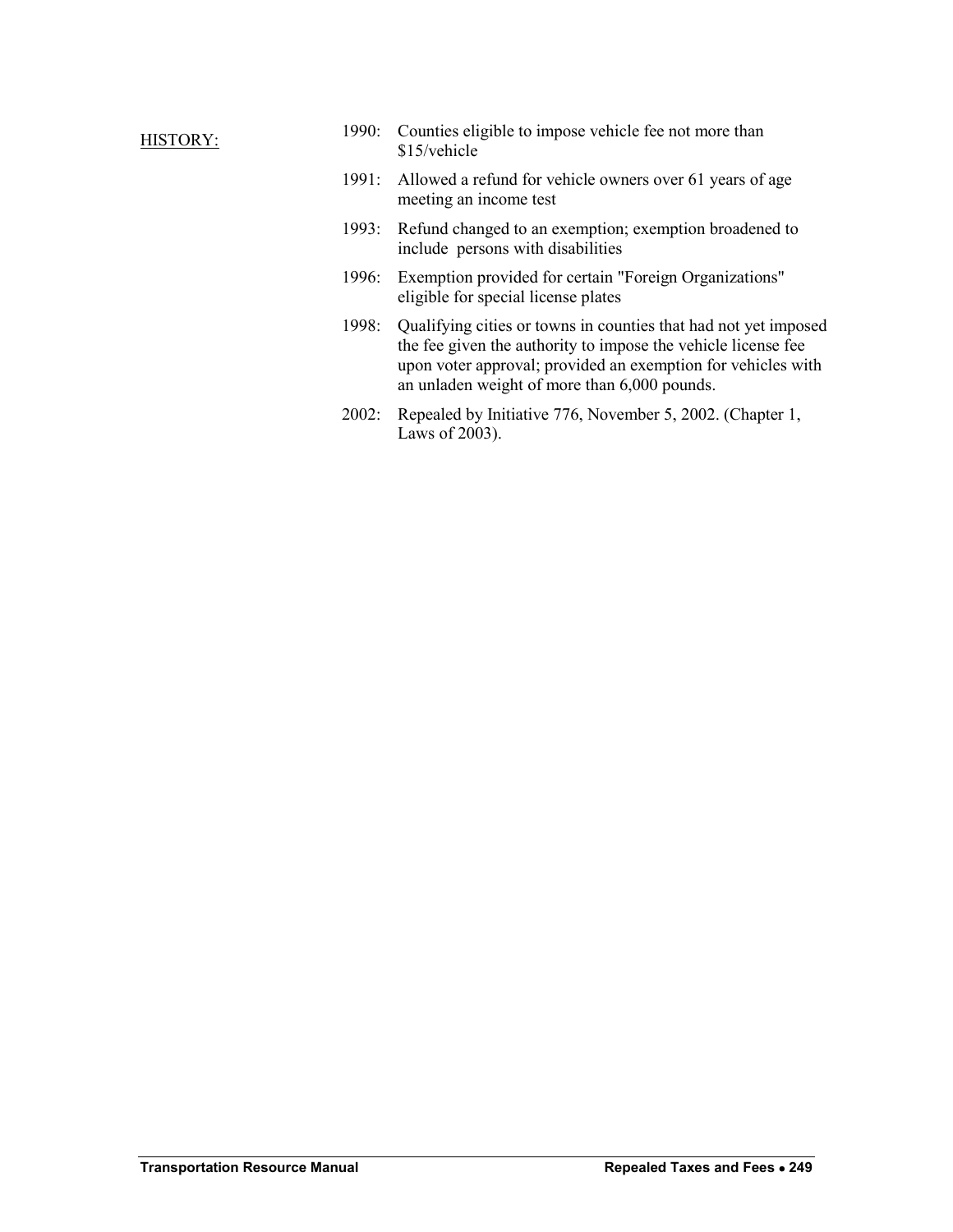<span id="page-13-0"></span>

| <b>REVENUE SOURCE:</b>         | <b>Travel Trailer and Camper Excise Tax</b>                                                                                                                                                                                                                                                                                                                                                                                                                               |
|--------------------------------|---------------------------------------------------------------------------------------------------------------------------------------------------------------------------------------------------------------------------------------------------------------------------------------------------------------------------------------------------------------------------------------------------------------------------------------------------------------------------|
| RCW:                           | $82.50.410$ (tax)<br>82.50.425 (valuation)<br>Chapter 1, 1st Special Session, Laws of 2000 repealed the travel<br>trailer and camper excise tax, effective January 1, 2000                                                                                                                                                                                                                                                                                                |
| <b>WHO PAID:</b>               | Travel trailer and camper owners                                                                                                                                                                                                                                                                                                                                                                                                                                          |
| RATE:                          | Annual rate of 1.1% of value of the travel trailer or camper; value is<br>based on statutory schedule (RCW 82.50.425) applied to the<br>manufacturer's suggested retail price.                                                                                                                                                                                                                                                                                            |
| <b>ADMINISTERED BY:</b>        | Department of Licensing                                                                                                                                                                                                                                                                                                                                                                                                                                                   |
| <b>WHERE DEPOSITED:</b>        | General Fund<br><b>Transportation Fund</b>                                                                                                                                                                                                                                                                                                                                                                                                                                |
| <b>DISTRIBUTION &amp; USE:</b> | $1.1\%$ of value:                                                                                                                                                                                                                                                                                                                                                                                                                                                         |
|                                | $\bullet$ 13.64% to cities<br>$\bullet$ 13.64% to counties<br>• 63.64% to General Fund; appropriated for schools<br>• 9.08% to Transportation Fund; appropriated for general<br>transportation purposes                                                                                                                                                                                                                                                                   |
| <b>EXEMPTIONS:</b>             | Dealer inventory held for sale (RCW 82.50.520(1))<br>Government agency (RCW 82.50.520(2))<br>Nonresidents (RCW 82.50.520(3))                                                                                                                                                                                                                                                                                                                                              |
| <b>HISTORY:</b>                | 1943<br>1.5% (travel trailer)<br>1.0% (travel trailer)<br>1955<br>1971<br>$2.0\%$ (camper)<br>1972<br>$1.0\%$ (camper)<br>1990<br>1.1% (changed vehicle valuation schedules; added 0.1%<br>surtax to base rate to be deposited in Transportation Fund)<br>1.1% (eliminated 0.1% surtax and consolidated tax rate at<br>1998<br>1.1%; distribution changed to maintain revenue neutrality)<br>Repealed by Chapter 1, 1 <sup>st</sup> Special Session, Laws of 2000<br>2000 |